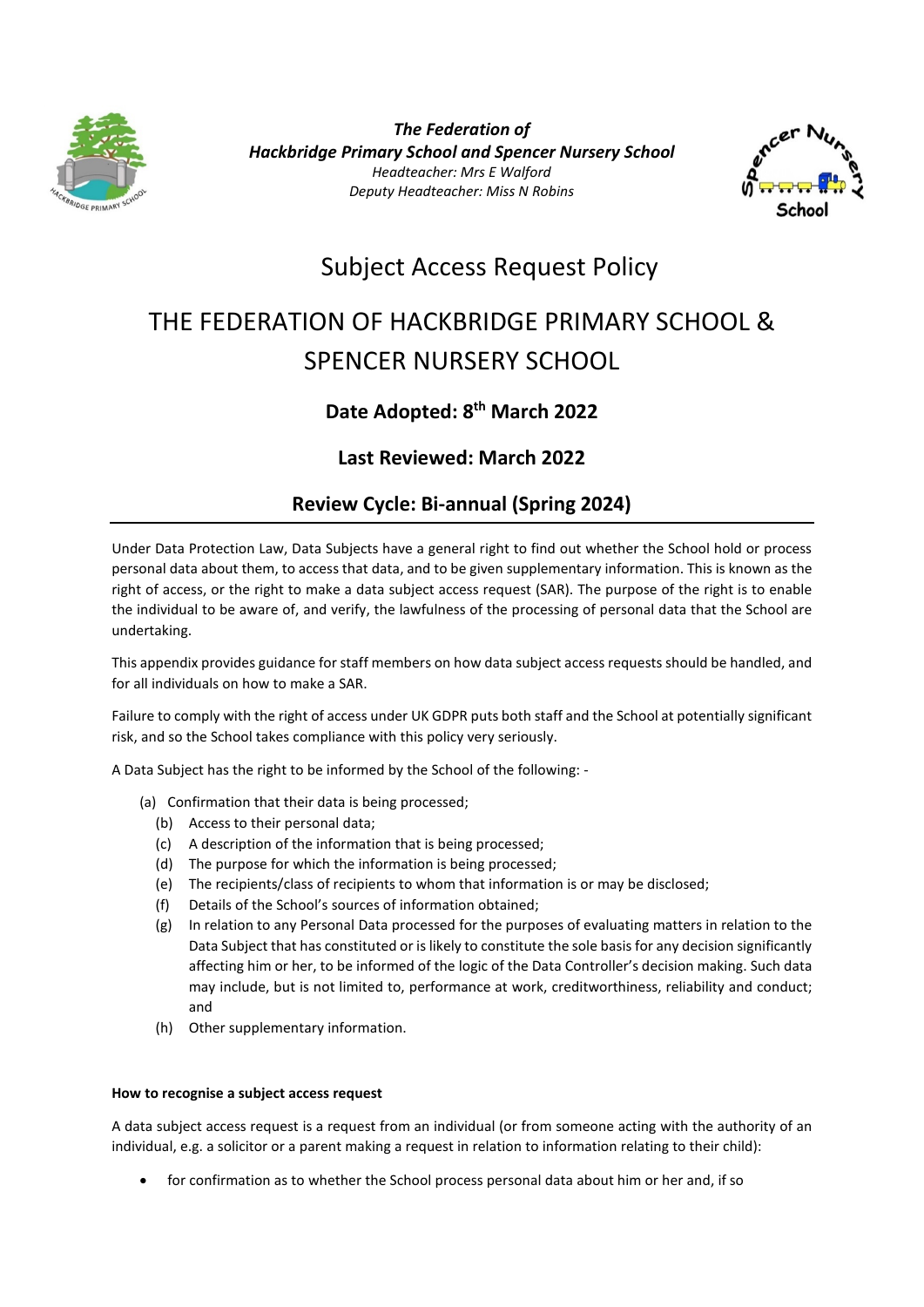- for access to that personal data
- and/or certain other supplementary information

A valid SAR can be both in writing (by letter, email, WhatsApp text) or verbally (e.g. during a telephone conversation). The request may refer to the UK GDPR and/or to 'data protection' and/or to 'personal data' but does not need to do so in order to be a valid request. For example, a letter which states 'please provide me with a copy of information that the School hold about me' will be a data subject access request and should be treated as such.

A data subject is generally only entitled to access their own personal data, and not information relating to other people.

# **How to make a data subject access request**

Whilst there is no requirement to do so, we encourage any individuals who wish to make such a request to make the request in writing, detailing exactly the personal data being requested. This allows the School to easily recognise that you wish to make a data subject access request and the nature of your request. If the request is unclear/ vague we may be required to clarify the scope of the request which may in turn delay the start of the time period for dealing with the request.

#### **What to do when you receive a data subject access request**

All data subject access requests should be immediately directed to the Financial and Operations Manager or Head teacher who should contact Judicium as DPO in order to assist with the request and what is required. There are limited timescales within which the School must respond to a request and any delay could result in failing to meet those timescales, which could lead to enforcement action by the Information Commissioner's Office (ICO) and/or legal action by the affected individual without delay and failure to do so may result in disciplinary action taken.

# **Acknowledging the request**

When receiving a SAR the School shall acknowledge the request as soon as possible and inform the requester about the statutory deadline (of one calendar month) to respond to the request.

In addition to acknowledging the request, the School may ask for:

- proof of ID (if needed);
- further clarification about the requested information;
- if it is not clear where the information shall be sent, the School must clarify what address/email address to use when sending the requested information; and/or
- consent (if requesting third party data).

The School should work with their DPO in order to create the acknowledgment.

# **Verifying the identity of a requester or requesting clarification of the request**

Before responding to a SAR, the School will take reasonable steps to verify the identity of the person making the request. In the case of current employees, this will usually be straightforward. The School is entitled to request additional information from a requester in order to verify whether the requester is in fact who they say they are. Where the School has reasonable doubts as to the identity of the individual making the request, evidence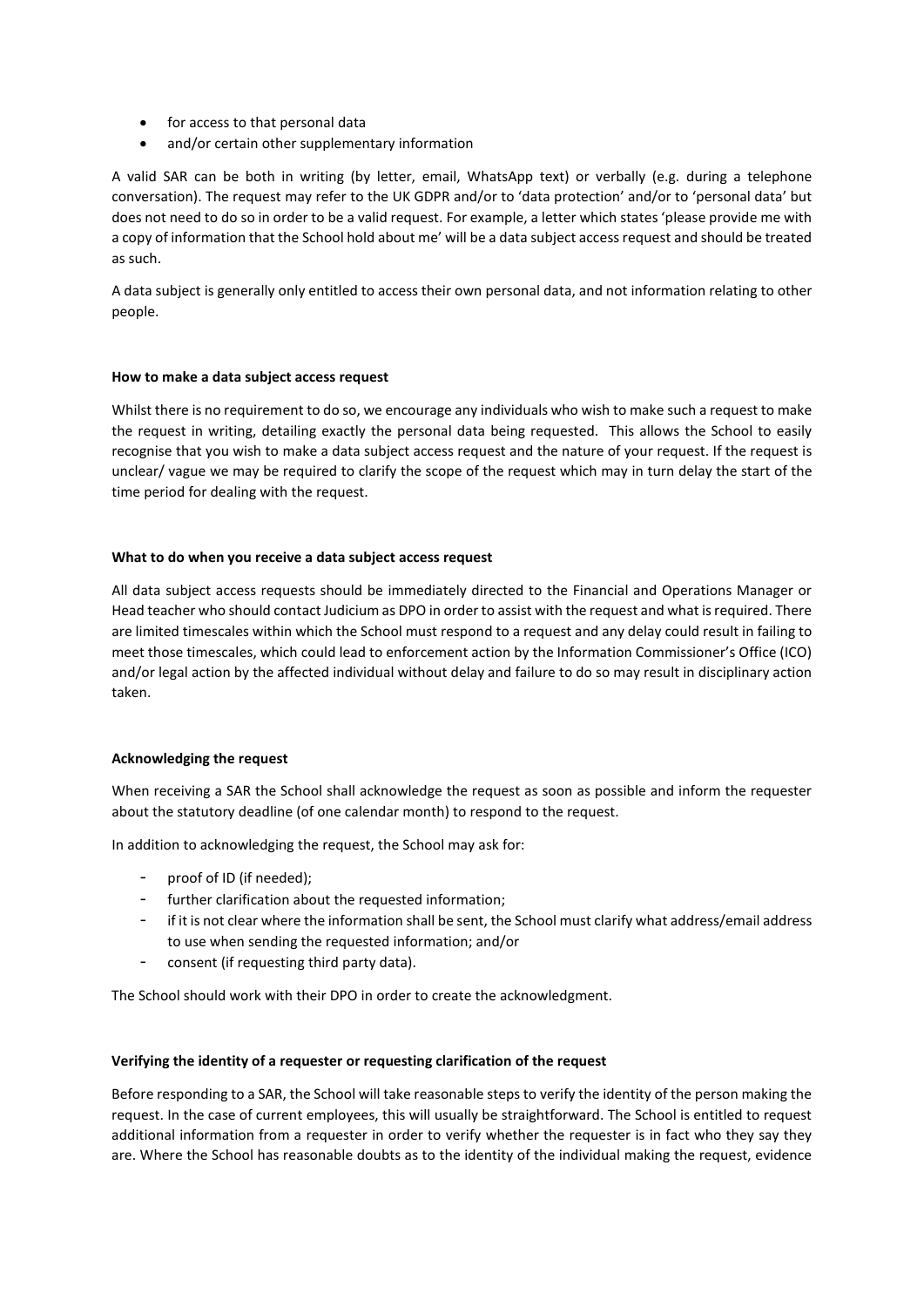of identity may be established by production of a passport, driving license, a recent utility bill with current address, birth/marriage certificate, credit card or a mortgage statement.

If an individual is requesting a large amount of data the School may ask the requester for more information for the purpose of clarifying the request, but the requester shall never be asked why the request has been made. The School shall let the requestor know as soon as possible where more information is needed before responding to the request.

In both cases, the period of responding begins when the additional information has been received. If the School do not receive this information, they will be unable to comply with the request.

#### **Requests made by third parties or on behalf of children**

The school need to be satisfied that the third party making the request is entitled to act on behalf of the individual, but it is the third party's responsibility to provide evidence of this entitlement. This might be a written authority to make the request or it might be a more general power of attorney. The School may also require proof of identity in certain circumstances.

If the School is in any doubt or has any concerns as to providing the personal data of the data subject to the third party, then it should provide the information requested directly to the data subject. It is then a matter for the data subject to decide whether to share this information with any third party.

When requests are made on behalf of children, it is important to note that even if a child is too young to understand the implications of subject access rights, it is still the right of the child, rather than of anyone else such as a parent or guardian, to have access to the child's personal data. Before responding to a SAR for information held about a child, the School should consider whether the child is mature enough to understand their rights. If the school is confident that the child can understand their rights, then the School should usually respond directly to the child or seek their consent before releasing their information.

It shall be assessed if the child is able to understand (in broad terms) what it means to make a subject access request and how to interpret the information they receive as a result of doing so. When considering borderline cases, it should be taken into account, among other things:

- the child's level of maturity and their ability to make decisions like this;
- the nature of the personal data;
- any court orders relating to parental access or responsibility that may apply;
- any duty of confidence owed to the child or young person;
- any consequences of allowing those with parental responsibility access to the child's or young person's information. This is particularly important if there have been allegations of abuse or ill treatment;
- any detriment to the child or young person if individuals with parental responsibility cannot access this information; and
- any views the child or young person has on whether their parents should have access to information about them.

Generally, a person aged 12 years or over is presumed to be of sufficient age and maturity to be able to exercise their right of access, unless the contrary is shown. In relation to a child 12 years of age or older, then provided that the School is confident that they understand their rights, and there is no reason to believe that the child does not have the capacity to make a request on their own behalf, the School will require the written authorisation of the child before responding to the requester, or provide the personal data directly to the child.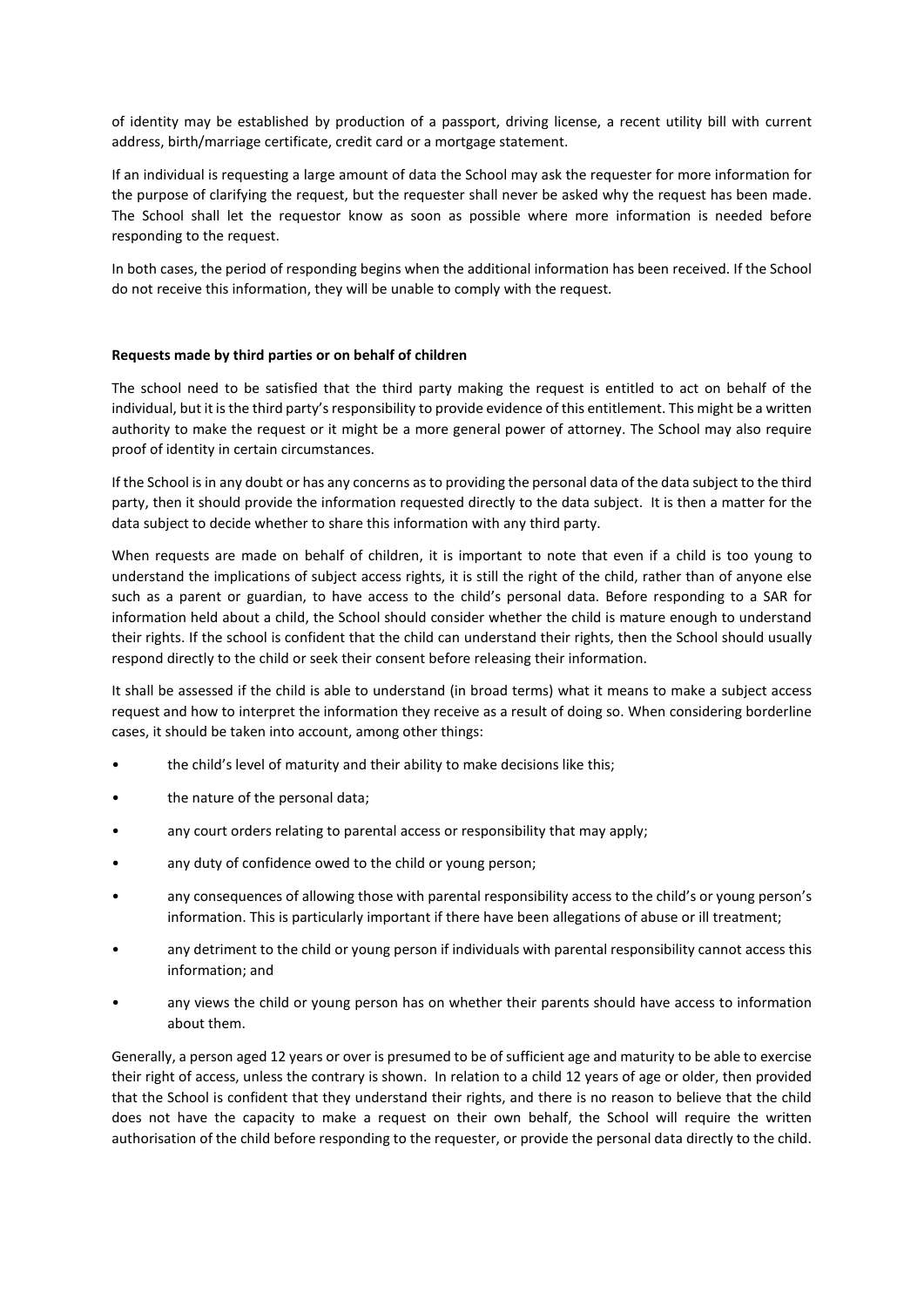The School may also refuse to provide information to parents if there are consequences of allowing access to the child's information – for example if it is likely to cause detriment to the child.

#### **Fee for responding to a SAR**

The School will usually deal with a SAR free of charge. Where a request is considered to be manifestly unfounded or excessive a fee to cover administrative costs may be requested. If a request is considered to be manifestly unfounded or unreasonable the School will inform the requester why this is considered to be the case and that the School will charge a fee for complying with the request.

A fee may also be requested in relation to repeat requests for copies of the same information. In these circumstances a reasonable fee will be charged taking into account the administrative costs of providing the information.

If a fee is requested, the period of responding begins when the fee has been received.

#### **Time Period for Responding to a SAR**

The School has one calendar month to respond to a SAR. This will run from the day that the request was received or from the day when any additional identification or other information requested is received, or payment of any required fee has been received.

The circumstances where the School is in any reasonable doubt as to the identity of the requester, this period will not commence unless and until sufficient information has been provided by the requester as to their identity, and in the case of a third party requester, the written authorisation of the data subject has been received.

The period for response may be extended by a further two calendar months in relation to complex requests. What constitutes a complex request will depend on the particular nature of the request. The DPO must always be consulted in determining whether a request is sufficiently complex as to extend the response period.

Where a request is considered to be sufficiently complex as to require an extension of the period for response, the School will need to notify the requester within one calendar month of receiving the request, together with reasons as to why this extension is considered necessary.

#### **School closure periods**

Requests received during or just before school closure periods may not be able to be responded to within the one calendar month response period. This is because no one will be on site to comply with the request. As a result, it is unlikely that your request will be able to be dealt with during this time. We may not be able to acknowledge your request during this time (i.e. until a time when we receive the request), however, if we can acknowledge the request we may still not be able to deal with it until the School re-opens. The School will endeavour to comply with requests as soon as possible and will keep in communication with you as far as possible. If your request is urgent, please provide your request during term times and not during/close to closure periods.

#### **Information to be provided in response to a request**

The individual is entitled to receive access to the personal data we process about him or her and the following information:

the purpose for which we process the data;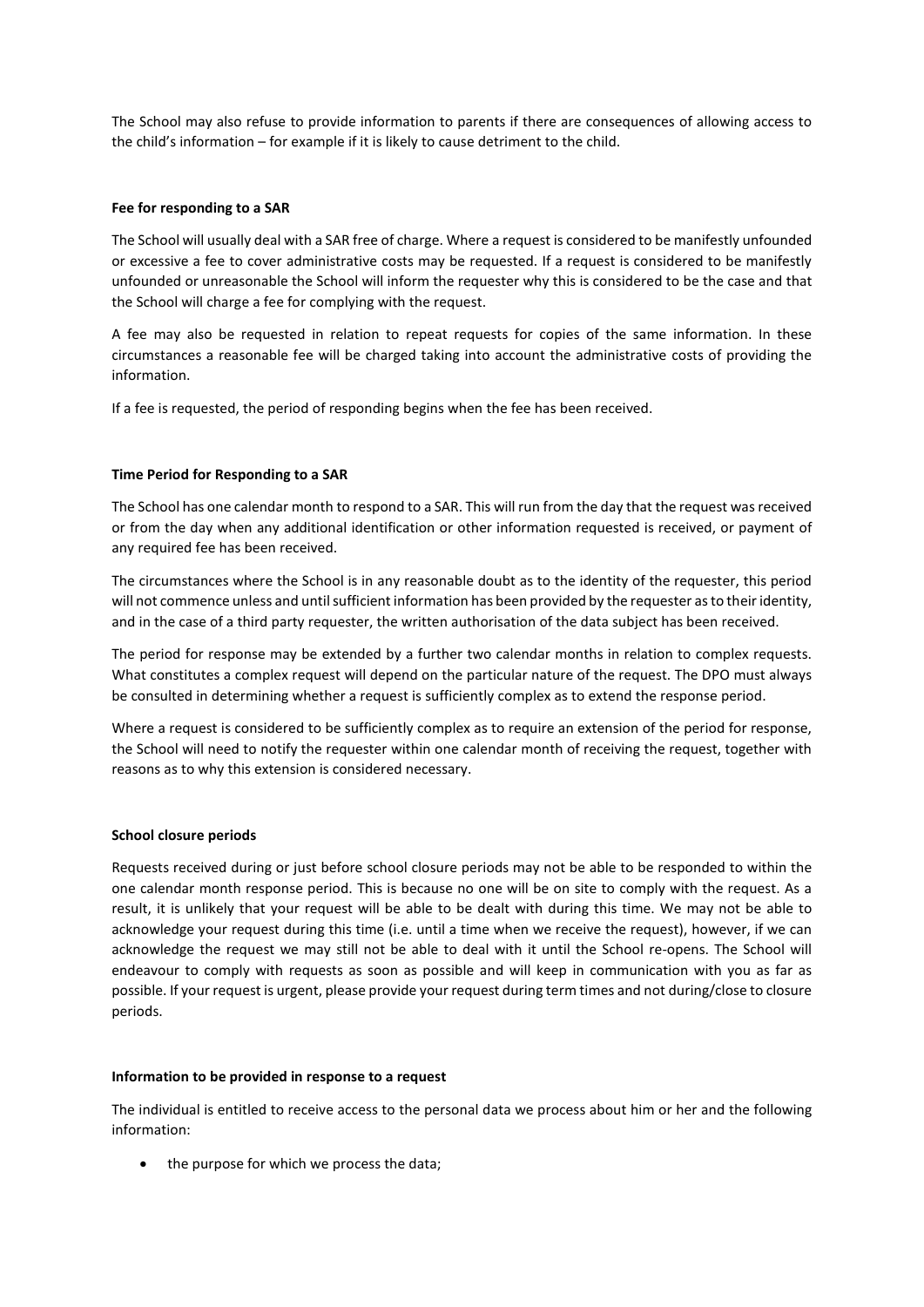- the recipients or categories of recipient to whom the personal data has been or will be disclosed, in particular where those recipients are in third countries or international organisations;
- where possible, the period for which it is envisaged the personal data will be stored, or, if not possible, the criteria used to determine that period;
- the fact that the individual has the right:
	- o to request that the Company rectifies, erases or restricts the processing of his personal data; or
	- o to object to its processing;
	- o to lodge a complaint with the ICO;
	- $\circ$  where the personal data has not been collected from the individual, any information available regarding the source of the data;
	- o any automated decision we have taken about him or her together with meaningful information about the logic involved, as well as the significance and the envisaged consequences of such processing for him or her.

The information should be provided in a way that is concise, transparent, easy to understand and easy to access using clear and plain language, with any technical terms, abbreviations or codes explained. The response shall be given in writing if the SAR was made in writing in a commonly-used electronic format.

The information that the School are required to supply in response to a SAR must be supplied by reference to the data in question at the time the request was received. However, as the School have one month in which to respond the School is allowed to take into account any amendment or deletion made to the personal data between the time the request is received and the time the personal data is supplied if such amendment or deletion would have been made regardless of the receipt of the SAR.

The School is therefore, allowed to carry out regular housekeeping activities even if this means deleting or amending personal data after the receipt of a SAR. The School is not allowed to amend or delete data to avoid supplying the data.

# **How to locate information**

The personal data the School need to provide in response to a data subject access request may be located in several of the electronic and manual filing systems. This is why it is important to identify at the outset the type of information requested so that the search can be focused.

Depending on the type of information requested, the School may need to search all or some of the following:

- electronic systems, e.g. databases, networked and non-networked computers, servers, customer records, human resources system, email data, back up data, CCTV;
- manual filing systems in which personal data is accessible according to specific criteria, e.g. chronologically ordered sets of manual records containing personal data;
- data systems held externally by our data processors;
- occupational health records;
- pensions data;
- share scheme information ;
- insurance benefit information.

The School should search these systems using the individual's name, employee number or other personal identifier as a search determinant.

# **Protection of third parties -exemptions to the right of subject access**

There are circumstances where information can be withheld pursuant to a SAR. These specific exemptions and requests should be considered on a case by case basis.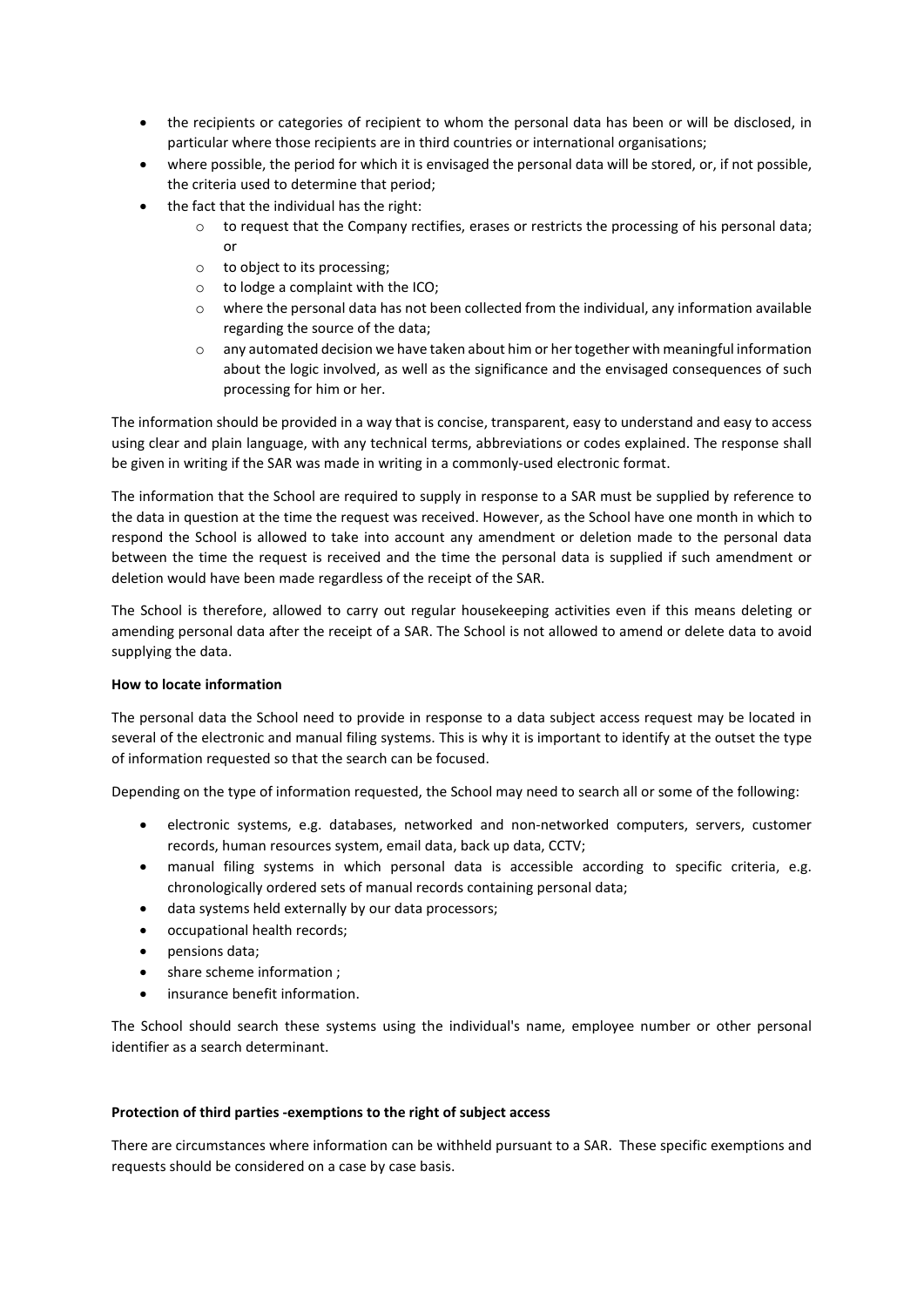The School will consider whether it is possible to redact information so that this does not identify those third parties. If their data cannot be redacted (for example, after redaction it is still obvious who the data relates to) then the School do not have to disclose personal data to the extent that doing so would involve disclosing information relating to another individual (including information identifying the other individual as the source of information) who can be identified from the information unless:

- the other individual has consented to the disclosure; or
- it is reasonable to comply with the request without that individual's consent.

In determining whether it is reasonable to disclose the information without the individuals consent, all of the relevant circumstances will be taken into account, including:

- the type of information that they would disclose;
- any duty of confidentiality they owe to the other individual;
- any steps taken to seek consent from the other individual;
- whether the other individual is capable of giving consent; and
- any express refusal of consent by the other individual.

It needs to be decided whether it is appropriate to disclose the information in each case. This decision will involve balancing the data subject's right of access against the other individual's rights. If the other person consents to the school disclosing the information about them, then it would be unreasonable not to do so. However, if there is no such consent, the school must decide whether to disclose the information anyway. If there are any concerns in this regard then the DPO should be consulted.

# **Other exemptions to the right of subject access**

In certain circumstances the School may be exempt from providing some or all of the personal data requested. These exemptions are described below and should only be applied on a case-by-case basis after a careful consideration of all the facts.

Crime detection and prevention: The School do not have to disclose any personal data being processed for the purposes of preventing or detecting crime; apprehending or prosecuting offenders; or assessing or collecting any tax or duty.

Confidential references: The School do not have to disclose any confidential references given to third parties for the purpose of actual or prospective:

- education, training or employment of the individual;
- appointment of the individual to any office; or
- provision by the individual of any service

This exemption does not apply to confidential references that the School receive from third parties. However, in this situation, granting access to the reference may disclose the personal data of another individual (i.e. the person giving the reference), which means that the School must consider the rules regarding disclosure of thirdparty data set out above before disclosing the reference.

Legal professional privilege: The School do not have to disclose any personal data which are subject to legal professional privilege.

Management forecasting: The School do not have to disclose any personal data processed for the purposes of management forecasting or management planning to assist us in the conduct of any business or any other activity.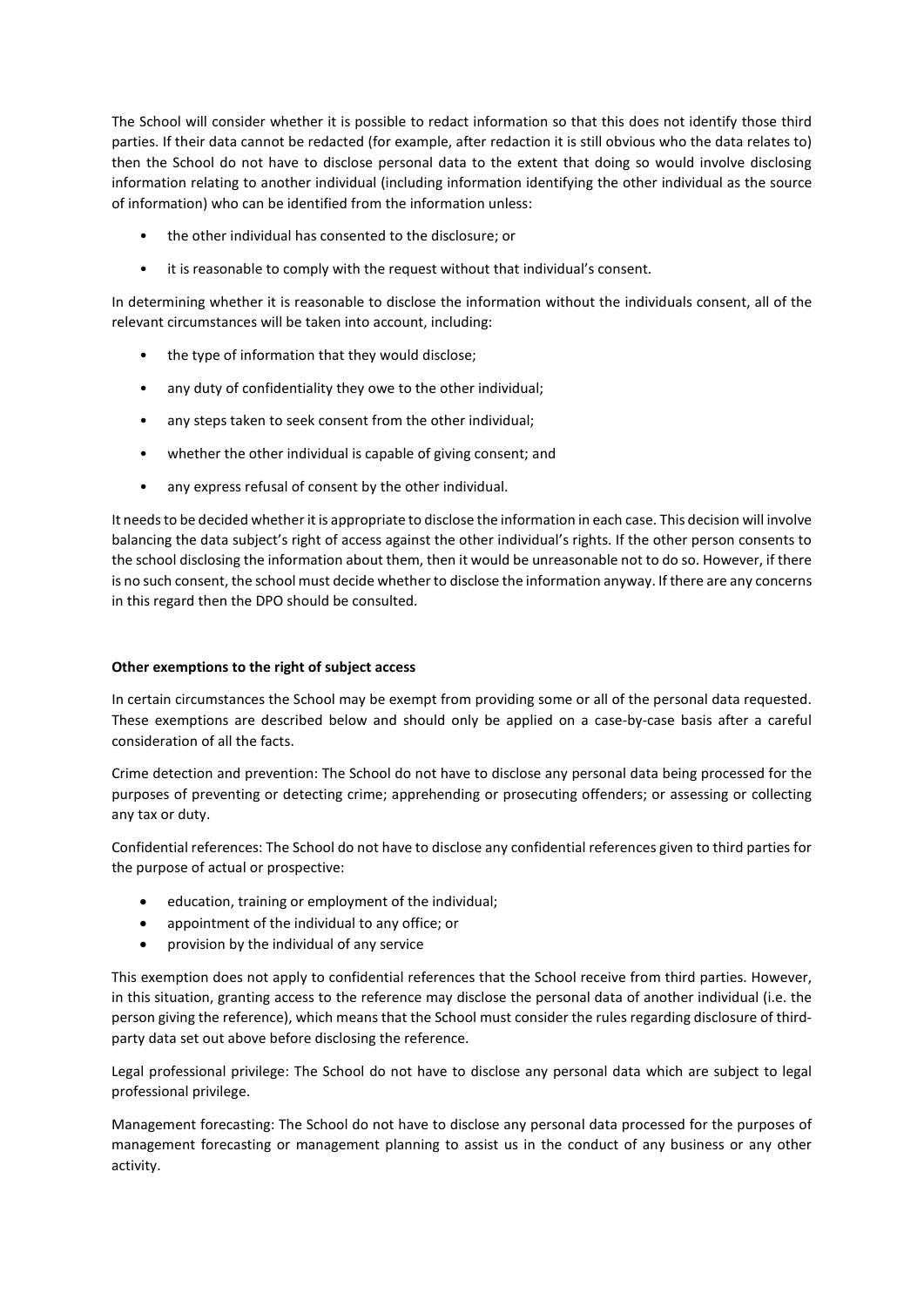Negotiations: The School do not have to disclose any personal data consisting of records of intentions in relation to any negotiations with the individual where doing so would be likely to prejudice those negotiations.

#### **Refusing to respond to a request**

The school can refuse to comply with a request if the request is manifestly unfounded or excessive*,* taking into account whether the request is repetitive in nature.

If a request is found to be manifestly unfounded or excessive the school can:

- request a "reasonable fee" to deal with the request; or
- refuse to deal with the request.

In either case the school need to justify the decision and inform the requestor about the decision.

The reasonable fee should be based on the administrative costs of complying with the request. If deciding to charge a fee the school should contact the individual promptly and inform them. The school do not need to comply with the request until the fee has been received.

# **Record keeping**

A record of all subject access requests shall be kept by the Finance and Operations manager. The record shall include the date the SAR was received, the name of the requester, what data the School sent to the requester and the date of the response.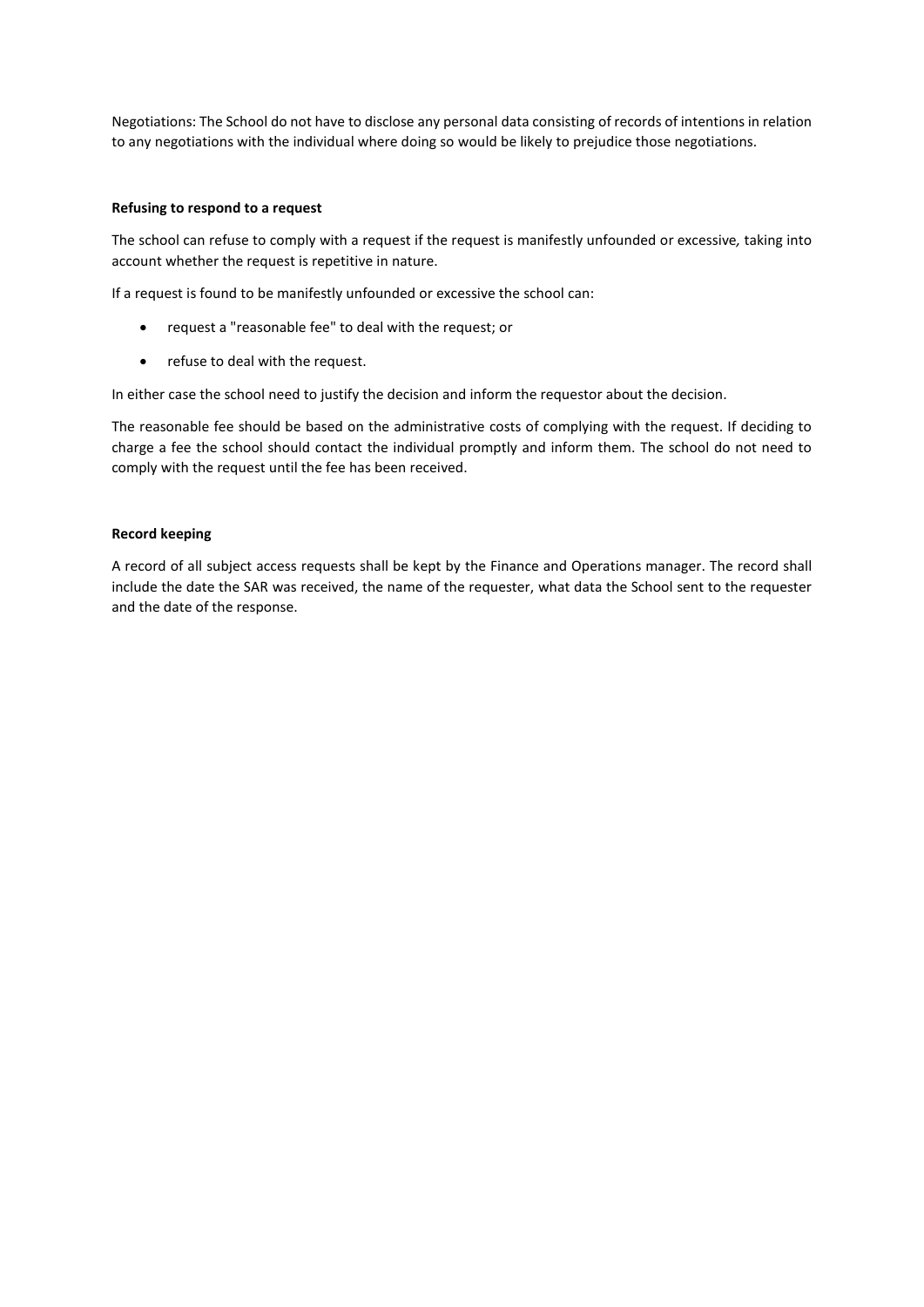The Data Protection Act 2018 provides you, the data subject, with a right to receive a copy of the data/information we hold about you or to authorise someone to act on your behalf. Please complete this form if you wish to make a request for your data. Your request will normally be processed within one calendar month upon receipt of a fully completed form and proof of identity.

# **Proof of Identity**

We require proof of your identity before we can disclose personal data. Proof of your identity should include a copy of a document such as your birth certificate, passport, driving licence, official letter addressed to you at your address e.g. bank statement, recent utilities bill or council tax bill. The document should include your name, date of birth and current address. If you have changed your name, please supply relevant documents evidencing the change.

#### **Section 1**

Please fill in the details of the data subject (i.e. the person whose data you are requesting). If you are not the data subject and you are applying on behalf of someone else, please fill in the details of the data subject below and not your own.

| Title                         |  |
|-------------------------------|--|
| Surname/Family<br>Name        |  |
| Name(s)/<br>First<br>Forename |  |
| Date of Birth                 |  |
| Address                       |  |
| Post Code                     |  |
| <b>Phone Number</b>           |  |
| Email address                 |  |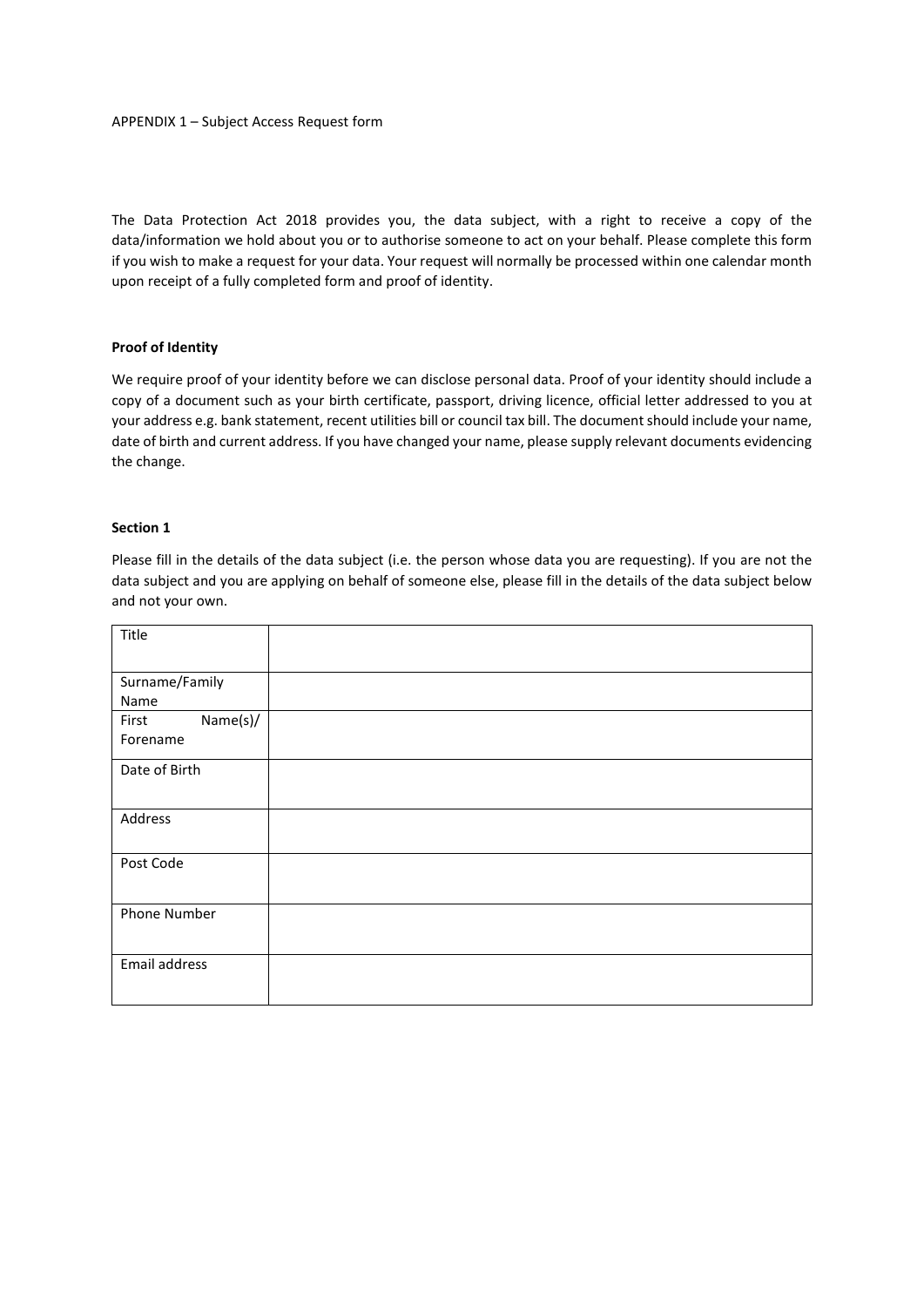I am enclosing the following copies as proof of identity (please tick the relevant box):

- Birth certificate
- Driving licence
- Passport
- An official letter to my address

#### **Personal Information**

*If you only want to know what information is held in specific records, please indicate in the box below. Please tell us if you know in which capacity the information is being held, together with any names or dates you may have. If you do not know exact dates, please give the year(s) that you think may be relevant.* 

**Details:** 

#### **Employment records**:

If you are, or have been employed by the School and are seeking personal information in relation to your employment please provide details of your staff number, unit, team, dates of employment etc.

**Details:**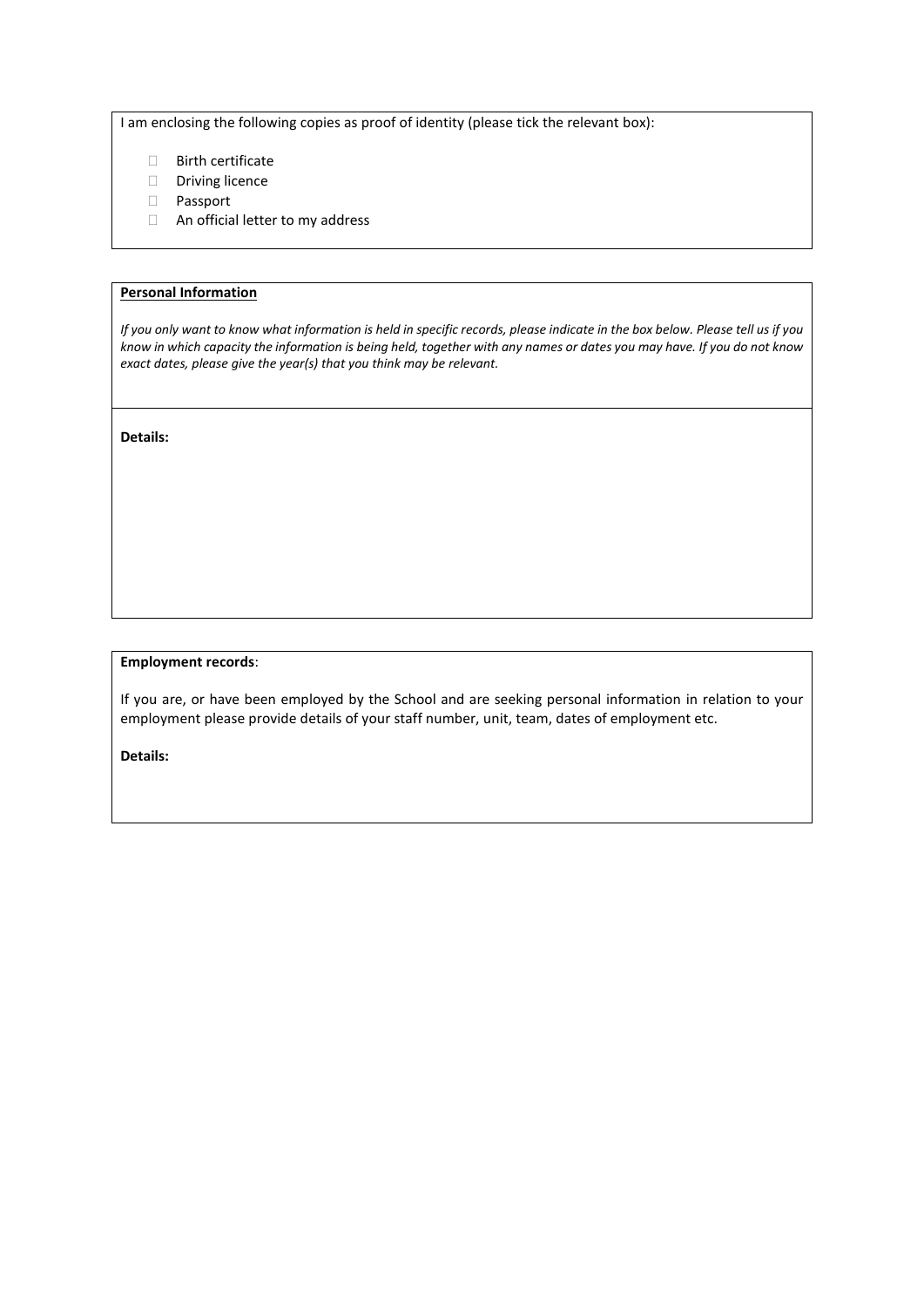# **Section 2**

Please complete this section of the form with your details if you are acting on behalf of someone else (i.e. the data subject).

If you are **NOT** the data subject, but an agent appointed on their behalf, you will need to provide evidence of your identity as well as that of the data subject and proof of your right to act on their behalf.

| Title               |  |
|---------------------|--|
|                     |  |
| Surname/Family Name |  |
| First               |  |
| Name(s)/Forenames   |  |
| Date of Birth       |  |
|                     |  |
| Address             |  |
|                     |  |
| Post Code           |  |
|                     |  |
| Phone Number        |  |
|                     |  |

I am enclosing the following copies as proof of identity (please tick the relevant box):

- Birth certificate
- Driving licence
- Passport
- □ An official letter to my address

What is your relationship to the data subject? (e.g. parent, carer, legal representative)

I am enclosing the following copy as proof of legal authorisation to act on behalf of the data subject:

- □ Letter of authority
- □ Lasting or Enduring Power of Attorney
- $\Box$  Evidence of parental responsibility
- □ Other (give details):